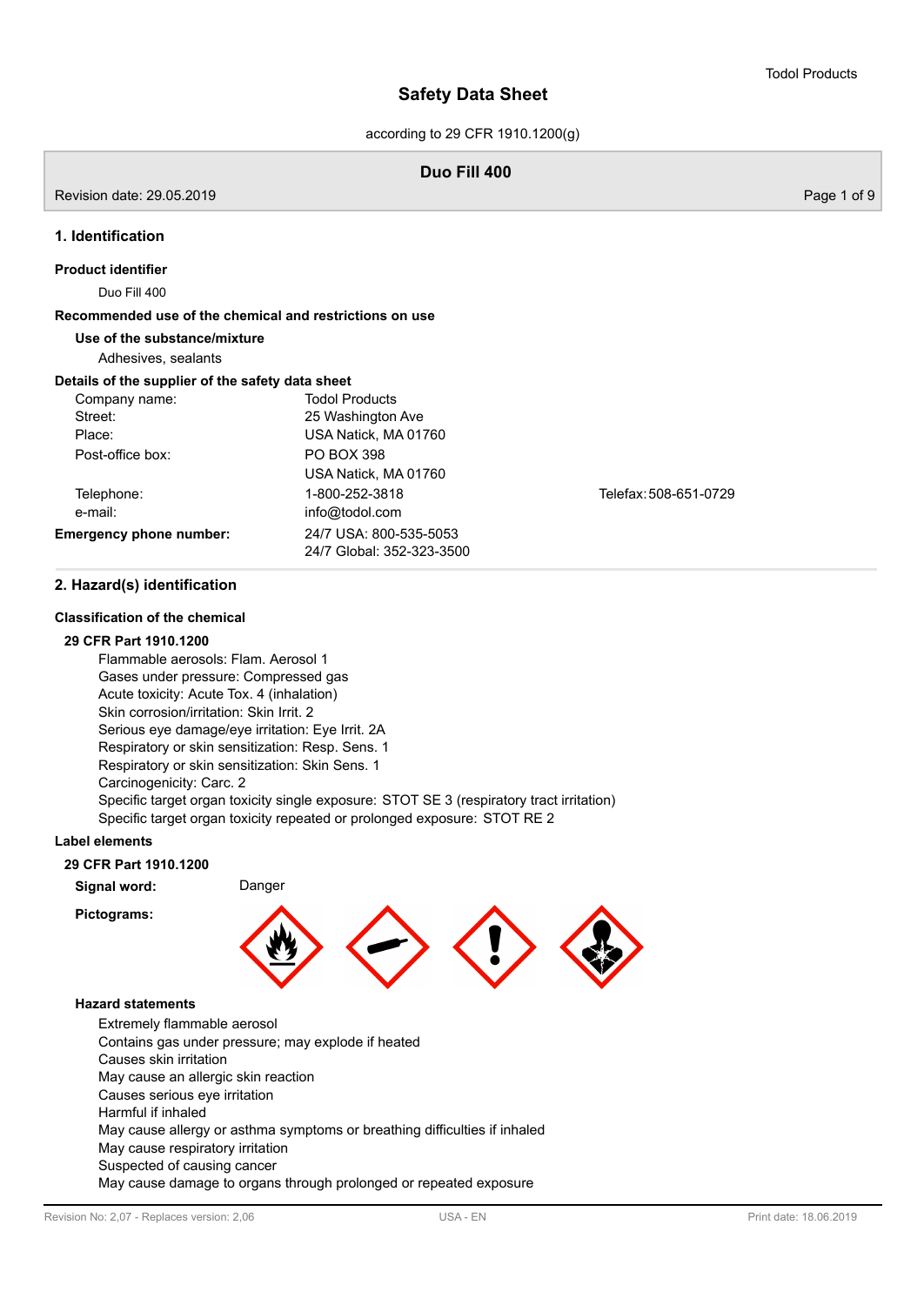according to 29 CFR 1910.1200(g)

## **Duo Fill 400**

Revision date: 29.05.2019 Page 2 of 9

### **Precautionary statements**

Obtain special instructions before use.

Do not handle until all safety precautions have been read and understood.

Keep away from heat/sparks/open flames/hot surfaces. - No smoking.

Do not spray on an open flame or other ignition source.

Pressurized container: Do not pierce or burn, even after use.

Do not breathe dust/fume/gas/mist/vapors/spray.

Wash hands thoroughly after handling.

Use only outdoors or in a well-ventilated area.

Contaminated work clothing must not be allowed out of the workplace.

Wear protective gloves/protective clothing/eye protection/face protection.

If on skin: Wash with plenty of water.

Take off contaminated clothing and wash it before reuse.

If inhaled: If breathing is difficult, remove person to fresh air and keep comfortable for breathing.

If experiencing respiratory symptoms: Call a poison center/doctor.

If in eyes: Rinse cautiously with water for several minutes. Remove contact lenses, if present and easy to do. Continue rinsing.

If eye irritation persists: Get medical advice/attention.

Protect from sunlight. Do not expose to temperatures exceeding 50 °C/122 °F.

### **Special labelling of certain mixtures**

Contains fluorinated greenhouse gases covered by the Kyoto Protocol (R152a).

### **Additional advice on labelling**

Contains the following fluorinated greenhous gas (chemical name): 152a

### **Hazards not otherwise classified**

In case of insufficient ventilation and/or through use, explosive/highly flammable mixtures may develop.

### **3. Composition/information on ingredients**

### **Mixtures**

#### **Hazardous components**

| <b>CAS No</b> | Components                                          | Quantity |
|---------------|-----------------------------------------------------|----------|
| 9016-87-9     | Diphenylmethanediisocyanate, isomers and homologues | 29.07 %  |
| 13674-84-5    | Tris (2-Chloroisopropyl) Phosphate                  | 15.38 %  |
| 86675-46-9    | Halogenated Polyether polyole                       | 1.184%   |

### **4. First-aid measures**

### **Description of first aid measures**

### **General information**

 In case of accident or unwellness, seek medical advice immediately (show directions for use or safety data sheet if possible).

**After inhalation**

Provide fresh air.

### **After contact with skin**

After contact with skin, wash immediately with plenty of water and soap.

### **After contact with eyes**

In case of contact with eyes flush immediately with plenty of flowing water for 10 to 15 minutes holding eyelids apart and consult an ophthalmologist.

#### **After ingestion**

Do NOT induce vomiting. Call a physician immediately.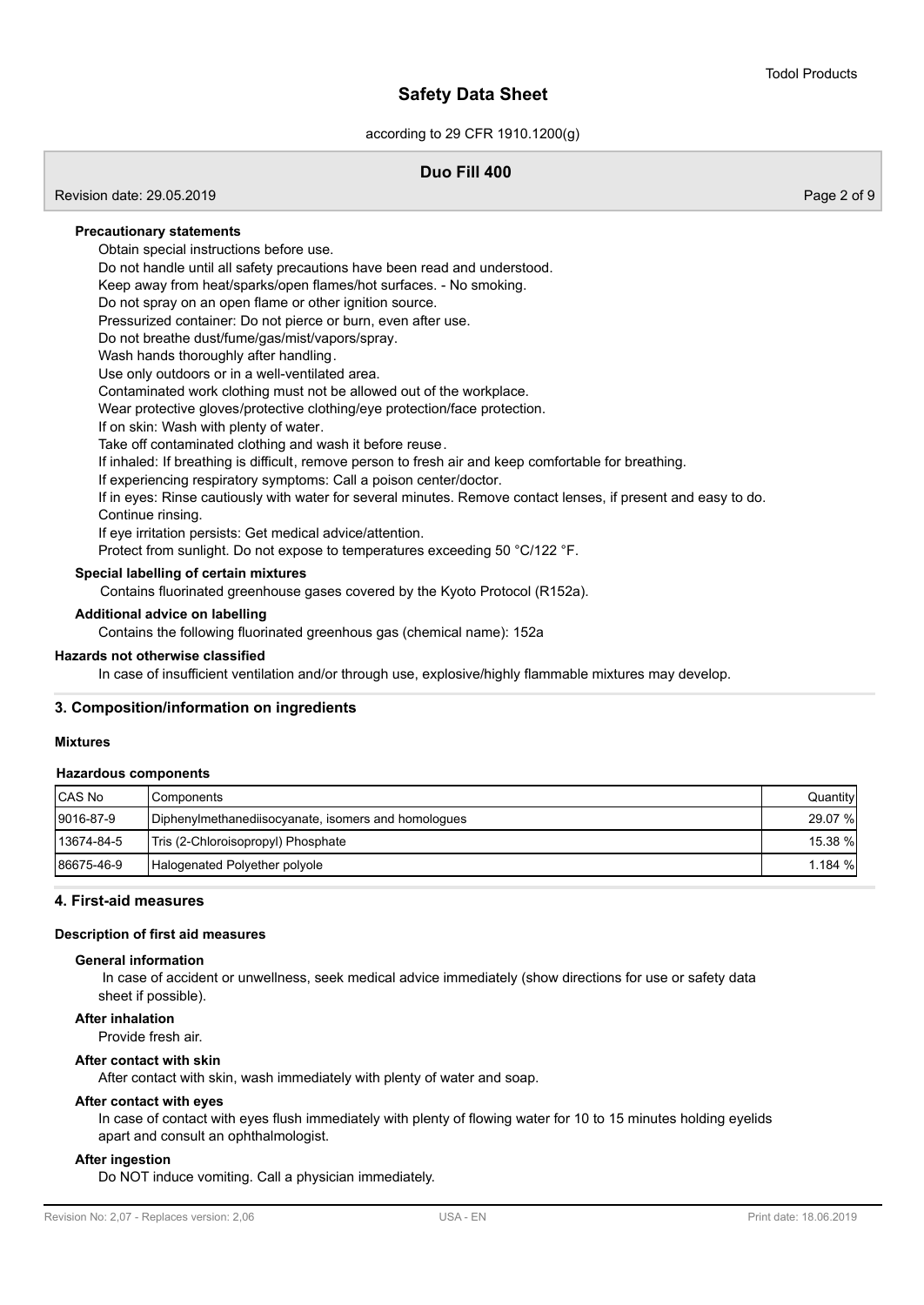according to 29 CFR 1910.1200(g)

## **Duo Fill 400**

Revision date: 29.05.2019 Page 3 of 9

### **Most important symptoms and effects, both acute and delayed**

 May cause sensitization by inhalation and skin contact. Danger of sticking eyes and skin due to curing foam.

## **Indication of any immediate medical attention and special treatment needed** First Aid, decontamination, treatment of symptoms.

## **5. Fire-fighting measures**

### **Extinguishing media**

### **Suitable extinguishing media**

Carbon dioxide (CO2), Foam, Extinguishing powder

### **Unsuitable extinguishing media**

Full water jet

## **Specific hazards arising from the chemical**

In case of fire may be liberated: Nitrogen oxides (NOx), Hydrogen chloride (HCl), Hydrogen cyanide (hydrocyanic acid), Carbon dioxide (CO2), Carbon monoxide

## **Special protective equipment and precautions for fire-fighters**

In case of fire and/or explosion do not breathe fumes. Wear a self-contained breathing apparatus and chemical protective clothing.

## **Additional information**

Use water spray/stream to protect personnel and to cool endangered containers. Collect contaminated fire extinguishing water separately. Do not allow entering drains or surface water.

### **6. Accidental release measures**

### **Personal precautions, protective equipment and emergency procedures**

Provide adequate ventilation. Remove all sources of ignition. Avoid contact with skin, eyes and clothes. Do not breathe vapor or spray.

### **Environmental precautions**

Do not allow to enter into surface water or drains. Do not allow to enter into soil/subsoil.

### **Methods and material for containment and cleaning up**

Provide adequate ventilation. Allow stiffening. Take up mechanically.

## **Reference to other sections**

Safe handling: see section 7 Personal protection equipment (PPE): see section 8 Disposal: see section 13

## **7. Handling and storage**

### **Precautions for safe handling**

### **Advice on safe handling**

Provide adequate ventilation as well as local exhaustion at critical locations. Do not use in enclosed rooms.

## **Advice on protection against fire and explosion**

Pressurised container: May burst if heated. Protect from sunlight. Do not expose to temperatures exceeding 50 °C/122 °F. Do not spray on an open flame or other ignition source. Do not pierce or burn, even after use. Vapors may form explosive mixtures with air. Take precautionary measures against static discharges.

#### **Further information on handling**

Do not activate container at temperatures > 35 °C. Cool down in a water bath! Danger of bursting container.

## **Conditions for safe storage, including any incompatibilities**

### **Requirements for storage rooms and vessels**

Keep in a cool, well-ventilated place.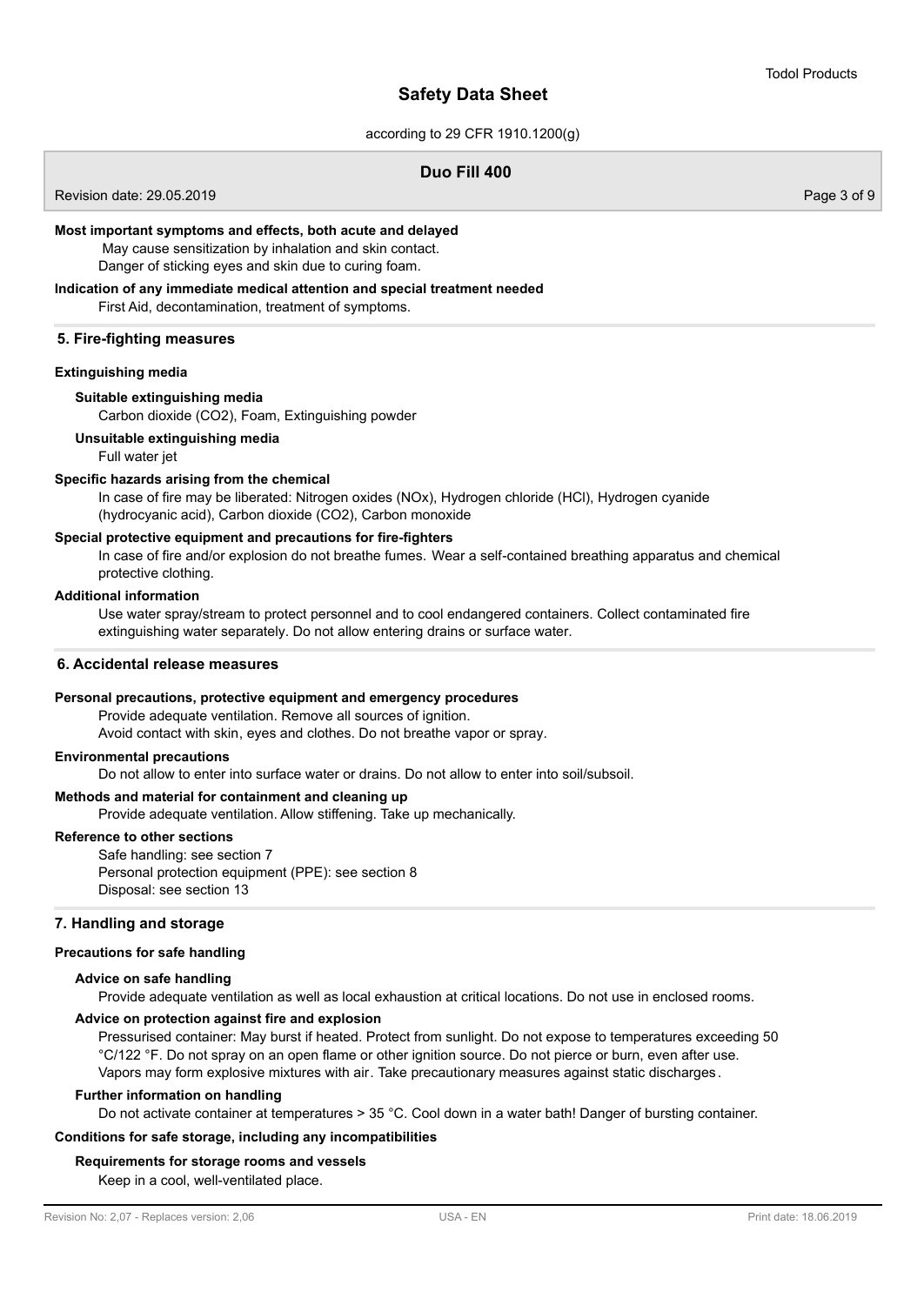according to 29 CFR 1910.1200(g)

## **Duo Fill 400**

Revision date: 29.05.2019 Page 4 of 9

### **Hints on joint storage**

Do not store together with: Oxidising agent

### **Further information on storage conditions**

Protect from sunlight. Do not expose to temperatures exceeding 50 °C/122 °F.

15 - 23 °C. Storage above 23 °C will reduce shelf life significantly, depending on temperature and duration.

### **8. Exposure controls/personal protection**

### **Control parameters**

### **Exposure controls**





### **Appropriate engineering controls**

Personal protective equipment has to be chosen in accordance with workplace specific conditions, e. g. concentration of the product. Chemical resistance has to be clarified with the supplier of protective equipment.

### **Protective and hygiene measures**

Wash hands before breaks and after work. When using do not eat, drink, smoke, sniff. Remove contaminated, saturated clothing immediately.

### **Eye/face protection**

Wear eye/face protection.

### **Hand protection**

Suitable material: Butyl caoutchouc (butyl rubber)

Thickness of the glove material 0,4 mm

Breakthrough time (maximum wearing time) > 480 min.

The quality of the protective gloves resistant to chemicals must be chosen as a function of the specific working place concentration and quantity of hazardous substances.

### **Skin protection**

Wear anti-static footwear and clothing

## **Respiratory protection**

Respiratory protection necessary at: insufficient ventilation

Suitable respiratory protection apparatus: Combination filtering device (EN 14387)

## **Environmental exposure controls**

See section 7. No additional measures necessary.

### **9. Physical and chemical properties**

### **Information on basic physical and chemical properties**

| Physical state:                          |                |                |
|------------------------------------------|----------------|----------------|
| Color:                                   | light green    |                |
| Odor:                                    | characteristic |                |
| pH-Value:                                |                | not determined |
| Changes in the physical state            |                |                |
| Melting point/freezing point:            |                | not applicable |
| Initial boiling point and boiling range: |                | not applicable |
| Flash point:                             |                | not applicable |
| <b>Flammability</b>                      |                |                |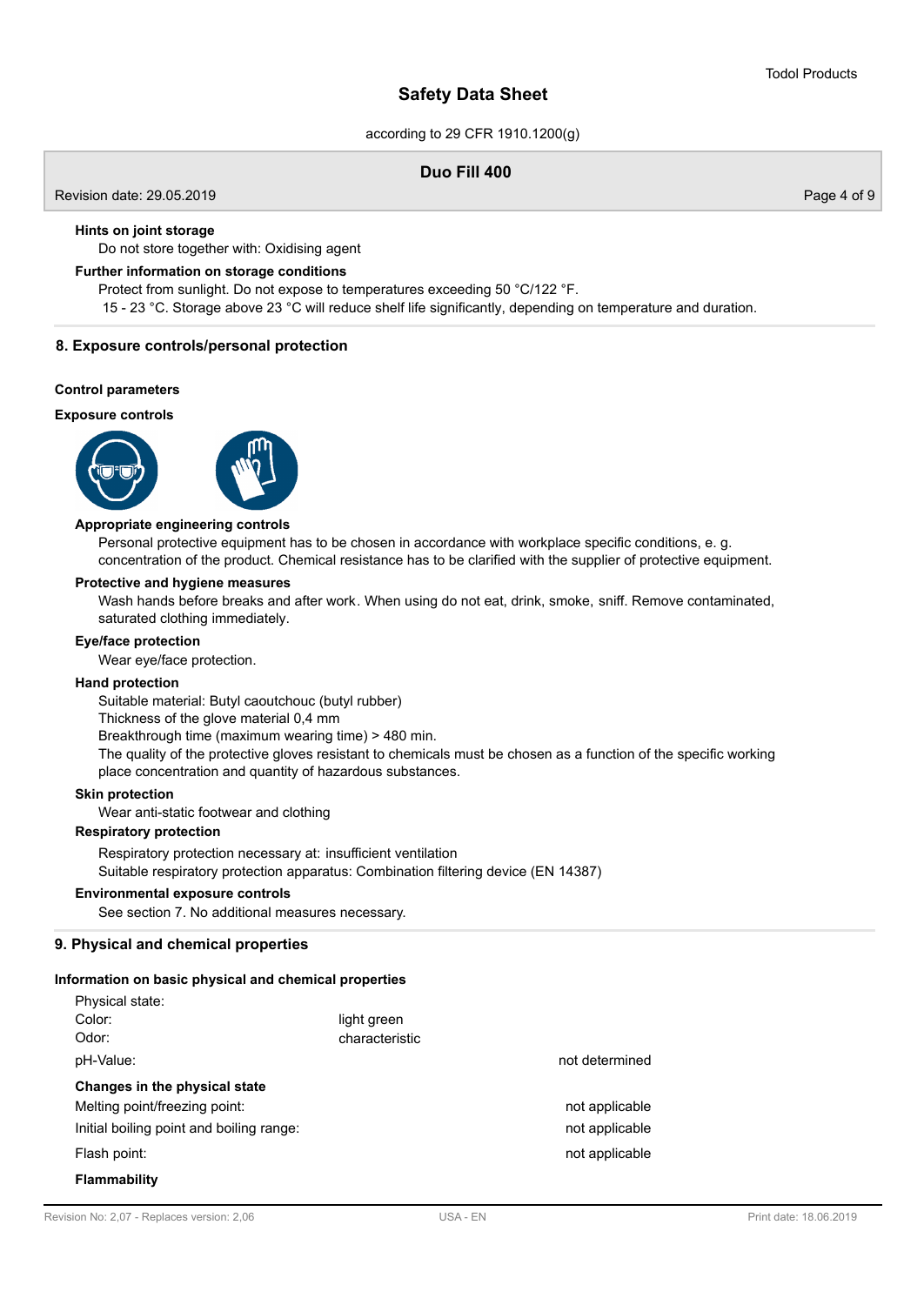according to 29 CFR 1910.1200(g)

| Revision date: 29.05.2019                                                              |                                  | Page 5 of 9 |
|----------------------------------------------------------------------------------------|----------------------------------|-------------|
| Solid:                                                                                 | not applicable                   |             |
| Gas:                                                                                   | not applicable                   |             |
| <b>Explosive properties</b><br>In use, may form flammable/explosive vapor-air mixture. |                                  |             |
| Lower explosion limits:                                                                | 0,4 vol. %                       |             |
| Upper explosion limits:                                                                | 17,35 vol. %                     |             |
| Ignition temperature:                                                                  | >400 °C                          |             |
| <b>Auto-ignition temperature</b><br>Solid:<br>Gas:                                     | not applicable<br>not applicable |             |
| Decomposition temperature:                                                             | not determined                   |             |
| <b>Oxidizing properties</b><br>Not oxidising.                                          |                                  |             |
| Vapor pressure:                                                                        | 5000 - 6000 hPa                  |             |
| Density:                                                                               | not determined                   |             |
| Water solubility:                                                                      | practically insoluble            |             |
| Solubility in other solvents<br>not determined                                         |                                  |             |
| Partition coefficient:                                                                 | not determined                   |             |
| Viscosity / dynamic:                                                                   | not applicable                   |             |
| Viscosity / kinematic:                                                                 | not applicable                   |             |
| Vapor density:                                                                         | not determined                   |             |
| Evaporation rate:                                                                      | not determined                   |             |
| <b>Other information</b>                                                               |                                  |             |
|                                                                                        |                                  |             |

none/none

### **10. Stability and reactivity**

### **Reactivity**

There are no data available on the mixture itself.

**Chemical stability**

Stability: Stable

The product is stable under storage at normal ambient temperatures.

### **Possibility of hazardous reactions**

Hazardous reactions: May occur

Exothermic reaction with: Oxidising agent, strong In use, may form flammable/explosive vapor-air mixture.

#### **Conditions to avoid**

Do not expose to temperatures above 50 °C. Heating causes rise in pressure with risk of bursting.

### **Incompatible materials**

Oxidising agent, strong

### **Hazardous decomposition products**

 Nitrogen oxides (NOx), Hydrogen chloride (HCl), Hydrogen cyanide (hydrocyanic acid), Carbon dioxide (CO2), Carbon monoxide

### **11. Toxicological information**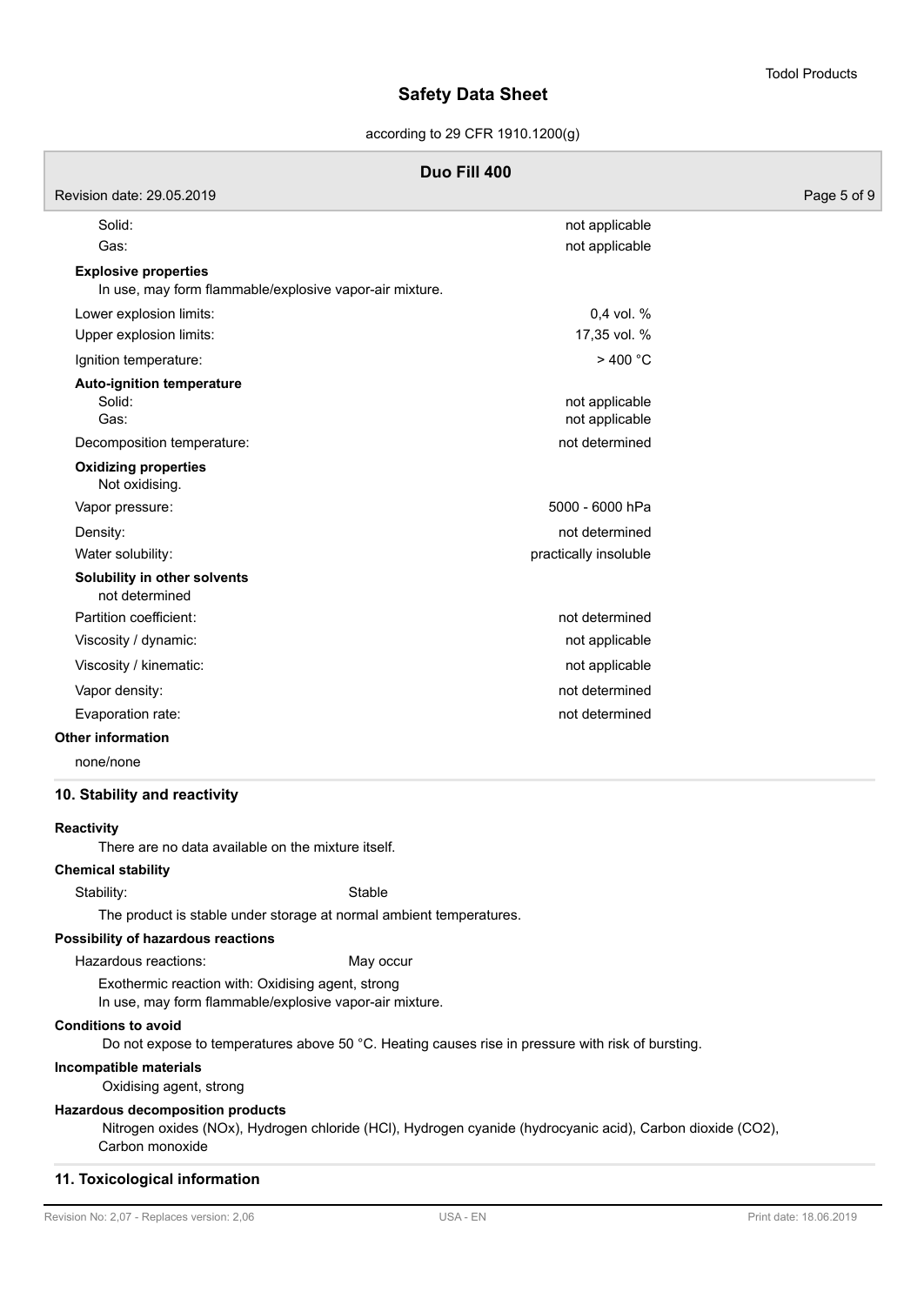according to 29 CFR 1910.1200(g)

## **Duo Fill 400**

Revision date: 29.05.2019 Page 6 of 9

### **Information on toxicological effects**

## **Toxicocinetics, metabolism and distribution**

There are no data available on the mixture itself.

## **Acute toxicity**

Harmful if inhaled

## **ATEmix calculated**

ATE (inhalation aerosol) 4,263 mg/l

| CAS No     | Components                         |                                                     |            |         |              |                 |
|------------|------------------------------------|-----------------------------------------------------|------------|---------|--------------|-----------------|
|            | Exposure route                     | Dose                                                |            | Species | Source       | Method          |
| 9016-87-9  |                                    | Diphenylmethanediisocyanate, isomers and homologues |            |         |              |                 |
|            | oral                               | LD50<br>mg/kg                                       | >10000     | Rat     |              |                 |
|            | dermal                             | LD50<br>mg/kg                                       | >10000     | Rabbit  |              |                 |
|            | inhalation vapour                  | <b>ATE</b>                                          | 11 mg/l    |         |              |                 |
|            | inhalation aerosol                 | <b>ATE</b>                                          | $1,5$ mg/l |         |              |                 |
| 13674-84-5 | Tris (2-Chloroisopropyl) Phosphate |                                                     |            |         |              |                 |
|            | oral                               | LD50<br>2000 mg/kg                                  | $630 -$    | Rat     | Manufacturer |                 |
|            | dermal                             | LD50<br>mg/kg                                       | > 5000     | Rabbit  | Manufacturer | <b>OECD 402</b> |
| 86675-46-9 | Halogenated Polyether polyole      |                                                     |            |         |              |                 |
|            | oral                               | LD50<br>mg/kg                                       | 917        | Rat     |              |                 |

## **Irritation and corrosivity**

Causes skin irritation

Causes serious eye irritation

### **Sensitizing effects**

May cause allergy or asthma symptoms or breathing difficulties if inhaled (Diphenylmethanediisocyanate, isomers and homologues) May cause an allergic skin reaction (Diphenylmethanediisocyanate, isomers and homologues) Does not apply to the cured foam.

### **Carcinogenic/mutagenic/toxic effects for reproduction**

Suspected of causing cancer (Diphenylmethanediisocyanate, isomers and homologues) Germ cell mutagenicity: Based on available data, the classification criteria are not met. Reproductive toxicity: Based on available data, the classification criteria are not met.

## **Specific target organ toxicity (STOT) - single exposure**

May cause respiratory irritation (Diphenylmethanediisocyanate, isomers and homologues)

## **Specific target organ toxicity (STOT) - repeated exposure**

May cause damage to organs through prolonged or repeated exposure (Diphenylmethanediisocyanate, isomers and homologues) Carcinogenicity (OSHA): No ingredient of this mixture is listed.

- Carcinogenicity (IARC): Polymethylene polyphenyl isocyanate (CAS 9016-87-9) is listed in group 3.
- Carcinogenicity (NTP): No ingredient of this mixture is listed.

## **Aspiration hazard**

Based on available data, the classification criteria are not met.

## **12. Ecological information**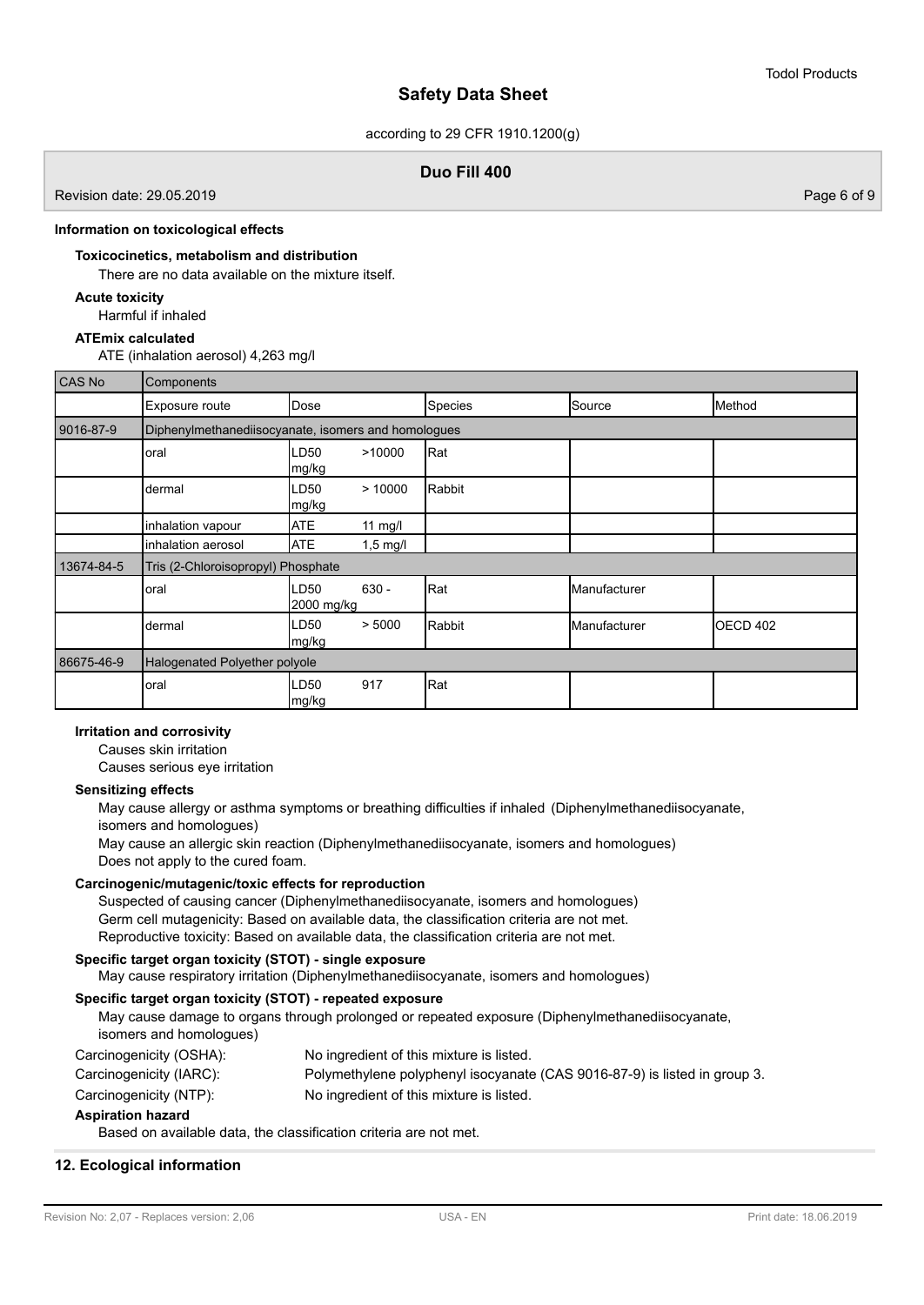according to 29 CFR 1910.1200(g)

| Duo Fill 400                                                                                                                                                    |                              |             |  |  |
|-----------------------------------------------------------------------------------------------------------------------------------------------------------------|------------------------------|-------------|--|--|
| Revision date: 29.05.2019                                                                                                                                       |                              | Page 7 of 9 |  |  |
| <b>Ecotoxicity</b><br>There are no data available on the mixture itself.<br>Persistence and degradability<br>There are no data available on the mixture itself. |                              |             |  |  |
| <b>Bioaccumulative potential</b><br>There are no data available on the mixture itself.                                                                          |                              |             |  |  |
| <b>Mobility in soil</b><br>There are no data available on the mixture itself.                                                                                   |                              |             |  |  |
| Other adverse effects<br>152a: Ozone depletion potential (ODP): 0; 124                                                                                          |                              |             |  |  |
| 13. Disposal considerations                                                                                                                                     |                              |             |  |  |
| Waste treatment methods                                                                                                                                         |                              |             |  |  |
| Advice on disposal<br>Dispose of waste according to applicable legislation.                                                                                     |                              |             |  |  |
| 14. Transport information                                                                                                                                       |                              |             |  |  |
| <b>US DOT 49 CFR 172.101</b>                                                                                                                                    |                              |             |  |  |
| <b>UN/ID number:</b>                                                                                                                                            | <b>UN 1950</b>               |             |  |  |
| Proper shipping name:                                                                                                                                           | <b>AEROSOLS</b>              |             |  |  |
| Transport hazard class(es):                                                                                                                                     | 2.1                          |             |  |  |
| Packing group:                                                                                                                                                  |                              |             |  |  |
| Hazard label:                                                                                                                                                   | 2.1                          |             |  |  |
| <b>Marine transport (IMDG)</b>                                                                                                                                  |                              |             |  |  |
| <b>UN</b> number:                                                                                                                                               | <b>UN 1950</b>               |             |  |  |
| UN proper shipping name:                                                                                                                                        | <b>AEROSOLS</b>              |             |  |  |
| Transport hazard class(es):                                                                                                                                     | 2.1                          |             |  |  |
| Packing group:                                                                                                                                                  |                              |             |  |  |
| Hazard label:                                                                                                                                                   | 2.1<br>œ                     |             |  |  |
| Marine pollutant:                                                                                                                                               |                              |             |  |  |
| Limited quantity:                                                                                                                                               | 1000 mL                      |             |  |  |
| Excepted quantity:<br>EmS:                                                                                                                                      | E <sub>0</sub><br>$F-D, S-U$ |             |  |  |
| Air transport (ICAO-TI/IATA-DGR)                                                                                                                                |                              |             |  |  |
| <b>UN</b> number:                                                                                                                                               | <b>UN 1950</b>               |             |  |  |
| UN proper shipping name:                                                                                                                                        | <b>AEROSOLS</b>              |             |  |  |
| Transport hazard class(es):                                                                                                                                     | 2.1                          |             |  |  |
| Packing group:                                                                                                                                                  | $\overline{a}$               |             |  |  |
| Hazard label:                                                                                                                                                   | 2.1                          |             |  |  |
|                                                                                                                                                                 |                              |             |  |  |
| Limited quantity Passenger:                                                                                                                                     | 30 kg G                      |             |  |  |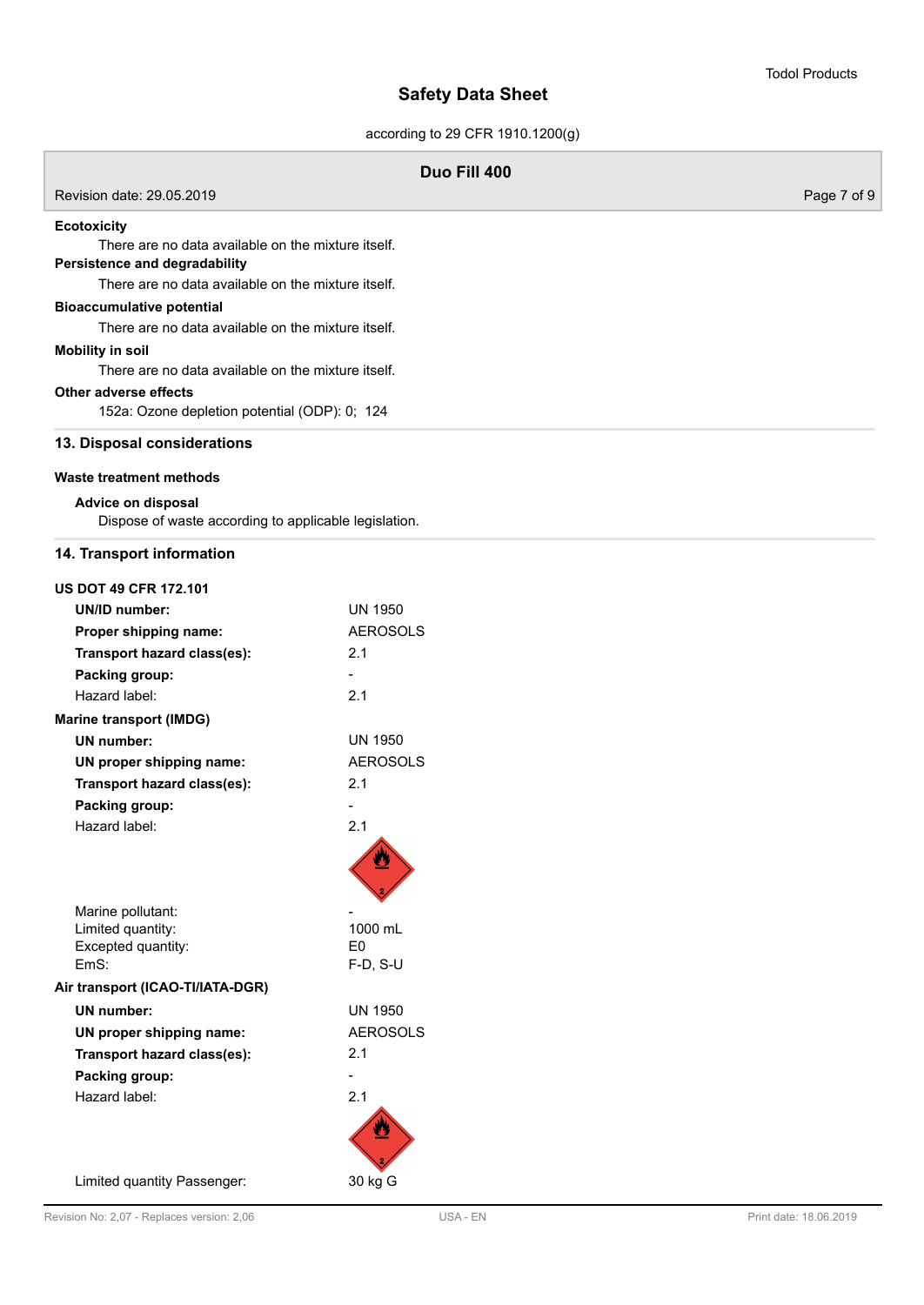according to 29 CFR 1910.1200(g)

|                                                                                                                                                                                                                                                                                                                                                                                                                                            | Duo Fill 400 |                                                                                                                                                                                                                           |             |
|--------------------------------------------------------------------------------------------------------------------------------------------------------------------------------------------------------------------------------------------------------------------------------------------------------------------------------------------------------------------------------------------------------------------------------------------|--------------|---------------------------------------------------------------------------------------------------------------------------------------------------------------------------------------------------------------------------|-------------|
| Revision date: 29.05.2019                                                                                                                                                                                                                                                                                                                                                                                                                  |              |                                                                                                                                                                                                                           | Page 8 of 9 |
| Passenger LQ:<br>Excepted quantity:<br>IATA-packing instructions - Passenger:<br>IATA-max. quantity - Passenger:                                                                                                                                                                                                                                                                                                                           | Y203<br>E0   | 203<br>75 kg                                                                                                                                                                                                              |             |
| IATA-packing instructions - Cargo:<br>IATA-max. quantity - Cargo:                                                                                                                                                                                                                                                                                                                                                                          |              | 203<br>150 kg                                                                                                                                                                                                             |             |
| <b>Environmental hazards</b>                                                                                                                                                                                                                                                                                                                                                                                                               |              |                                                                                                                                                                                                                           |             |
| ENVIRONMENTALLY HAZARDOUS:                                                                                                                                                                                                                                                                                                                                                                                                                 | no           |                                                                                                                                                                                                                           |             |
| Special precautions for user<br>see chapter 6 - 8                                                                                                                                                                                                                                                                                                                                                                                          |              |                                                                                                                                                                                                                           |             |
| Transport in bulk according to Annex II of MARPOL 73/78 and the IBC Code<br>not relevant                                                                                                                                                                                                                                                                                                                                                   |              |                                                                                                                                                                                                                           |             |
| 15. Regulatory information                                                                                                                                                                                                                                                                                                                                                                                                                 |              |                                                                                                                                                                                                                           |             |
| <b>U.S. Regulations</b>                                                                                                                                                                                                                                                                                                                                                                                                                    |              |                                                                                                                                                                                                                           |             |
| <b>National Inventory TSCA</b><br>Substance/product listed in the following inventories: TSCA<br>National regulatory information<br>SARA Section 311/312 Hazards:<br>health hazard<br>Tris (2-Chloroisopropyl) Phosphate (13674-84-5): Immediate (acute) health hazard<br>Halogenated Polyether polyole (86675-46-9): Immediate (acute) health hazard<br>SARA Section 313 Toxic release inventory:<br>Standard<br><b>State Regulations</b> |              | Polymeric diphenylmethane diisocyanate (9016-87-9): Delayed (chronic) health hazard, Immediate (acute)<br>Polymeric diphenylmethane diisocyanate (9016-87-9): De minimis limit = 1.0 %, Reportable threshold =            |             |
| Safe Drinking Water and Toxic Enforcement Act of 1986 (Proposition 65, State of California)<br>information go to www.P65Warnings.ca.gov.<br><b>Additional information</b>                                                                                                                                                                                                                                                                  |              | WARNING: This product can expose you to chemicals including Ethylene glycol (ingested) (developmental),<br>which are known to the State of California to cause cancer, birth defects or other reproductive harm. For more |             |
| CAS No. 86675-46-9 registered in TSCA as CAS No. 68441-62-3.                                                                                                                                                                                                                                                                                                                                                                               |              |                                                                                                                                                                                                                           |             |
| 16. Other information<br><b>Hazardous Materials Information Label (HMIS)</b>                                                                                                                                                                                                                                                                                                                                                               |              |                                                                                                                                                                                                                           |             |

| Hazardous Materials Information Label (HMIS) |            |
|----------------------------------------------|------------|
| Health:                                      | 3          |
| Flammability:                                | 3          |
| Physical Hazard:                             | 0          |
| Personal Protection:                         | X          |
| <b>NFPA Hazard Ratings</b>                   |            |
| Health:                                      | 3          |
| Flammability:                                | 3          |
| Reactivity:                                  | 0          |
| Unique Hazard:                               |            |
| <b>Changes</b>                               |            |
| Revision date:                               | 29.05.2019 |
| Revision No:                                 | 2,07       |
|                                              |            |